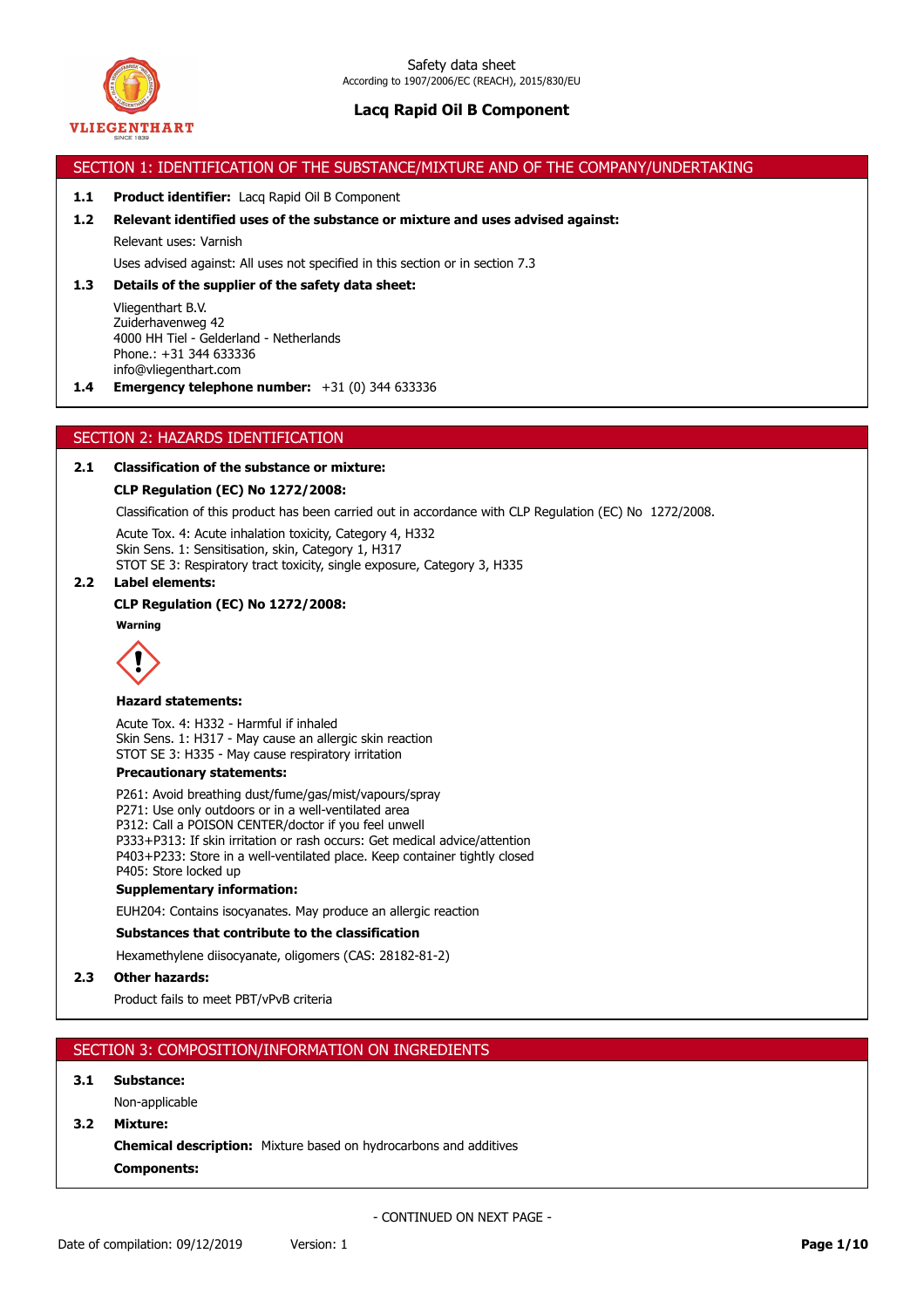

# SECTION 3: COMPOSITION/INFORMATION ON INGREDIENTS (continued)

## In accordance with Annex II of Regulation (EC) No 1907/2006 (point 3), the product contains:

|               | <b>Identification</b>                                                |                                             | Chemical name/Classification<br><b>Concentration</b>                                                                                                  |                 |              |
|---------------|----------------------------------------------------------------------|---------------------------------------------|-------------------------------------------------------------------------------------------------------------------------------------------------------|-----------------|--------------|
| CAS:          | 28182-81-2                                                           |                                             | Hexamethylene diisocyanate, oligomers□ <sup>1</sup> □                                                                                                 | Self-classified |              |
| EC:<br>Index: | 931-274-8<br>Non-applicable<br>REACH: 01-2119485796-17-<br>XXXX      | <b>Regulation 1272/2008</b>                 | Acute Tox. 4: H332; Skin Sens. 1: H317; STOT SE 3: H335 - Warning                                                                                     |                 | 75 - < 100 % |
| CAS:          | $822 - 06 - 0$                                                       | Hexamethylene-di-isocyanate□ <sup>1</sup> □ |                                                                                                                                                       | Self-classified |              |
| EC:<br>Index: | 212-485-8<br>615-011-00-1<br>REACH: 01-2119457571-37-<br><b>XXXX</b> | <b>Regulation 1272/2008</b>                 | Acute Tox. 1: H330; Acute Tox. 4: H302; Eye Irrit. 2: H319; Resp. Sens. 1: H334; Skin<br>Irrit. 2: H315; Skin Sens. 1: H317; STOT SE 3: H335 - Danger | $\diamondsuit$  | $0,3 - 3%$   |

 $\Box$ <sup>1</sup> $\Box$  Substances presenting a health or environmental hazard which meet criteria laid down in Regulation (EU) No. 2015/830

To obtain more information on the hazards of the substances consult sections 11, 12 and 16.

# SECTION 4: FIRST AID MEASURES

#### **4.1 Description of first aid measures:**

The symptoms resulting from intoxication can appear after exposure, therefore, in case of doubt, seek medical attention for direct exposure to the chemical product or persistent discomfort, showing the SDS of this product. **By inhalation:**

Remove the person affected from the area of exposure, provide with fresh air and keep at rest. In serious cases such as cardiorespiratory failure, artificial resuscitation techniques will be necessary (mouth to mouth resuscitation, cardiac massage, oxygen supply, etc.) requiring immediate medical assistance.

## **By skin contact:**

Remove contaminated clothing and footwear, rinse skin or shower the person affected if appropriate with plenty of cold water and neutral soap. In serious cases see a doctor. If the product causes burns or freezing, clothing should not be removed as this could worsen the injury caused if it is stuck to the skin. If blisters form on the skin, these should never be burst as this will increase the risk of infection.

# **By eye contact:**

Rinse eyes thoroughly with lukewarm water for at least 15 minutes. Do not allow the person affected to rub or close their eyes. If the injured person uses contact lenses, these should be removed unless they are stuck to the eyes, in which case this could cause further damage. In all cases, after cleaning, a doctor should be consulted as quickly as possible with the SDS of the product.

#### **By ingestion/aspiration:**

Do not induce vomiting, but if it does happen keep the head down to avoid aspiration. Keep the person affected at rest. Rinse out the mouth and throat, as they may have been affected during ingestion.

### **4.2 Most important symptoms and effects, both acute and delayed:**

Acute and delayed effects are indicated in sections 2 and 11.

#### **4.3 Indication of any immediate medical attention and special treatment needed:**

Non-applicable

# SECTION 5: FIREFIGHTING MEASURES

## **5.1 Extinguishing media:**

Product is non-flammable under normal conditions of storage, handling and use. In the case of combustion as a result of improper handling, storage or use preferably use polyvalent powder extinguishers (ABC powder), in accordance with the Regulation on fire protection systems. IT IS NOT RECOMMENDED to use full jet water as an extinguishing agent.

## **5.2 Special hazards arising from the substance or mixture:**

As a result of combustion or thermal decomposition reactive sub-products are created that can become highly toxic and, consequently, can present a serious health risk.

## **5.3 Advice for firefighters:**

Depending on the magnitude of the fire it may be necessary to use full protective clothing and self-contained breathing apparatus (SCBA). Minimum emergency facilities and equipment should be available (fire blankets, portable first aid kit,...) in accordance with Directive 89/654/EC.

## **Additional provisions:**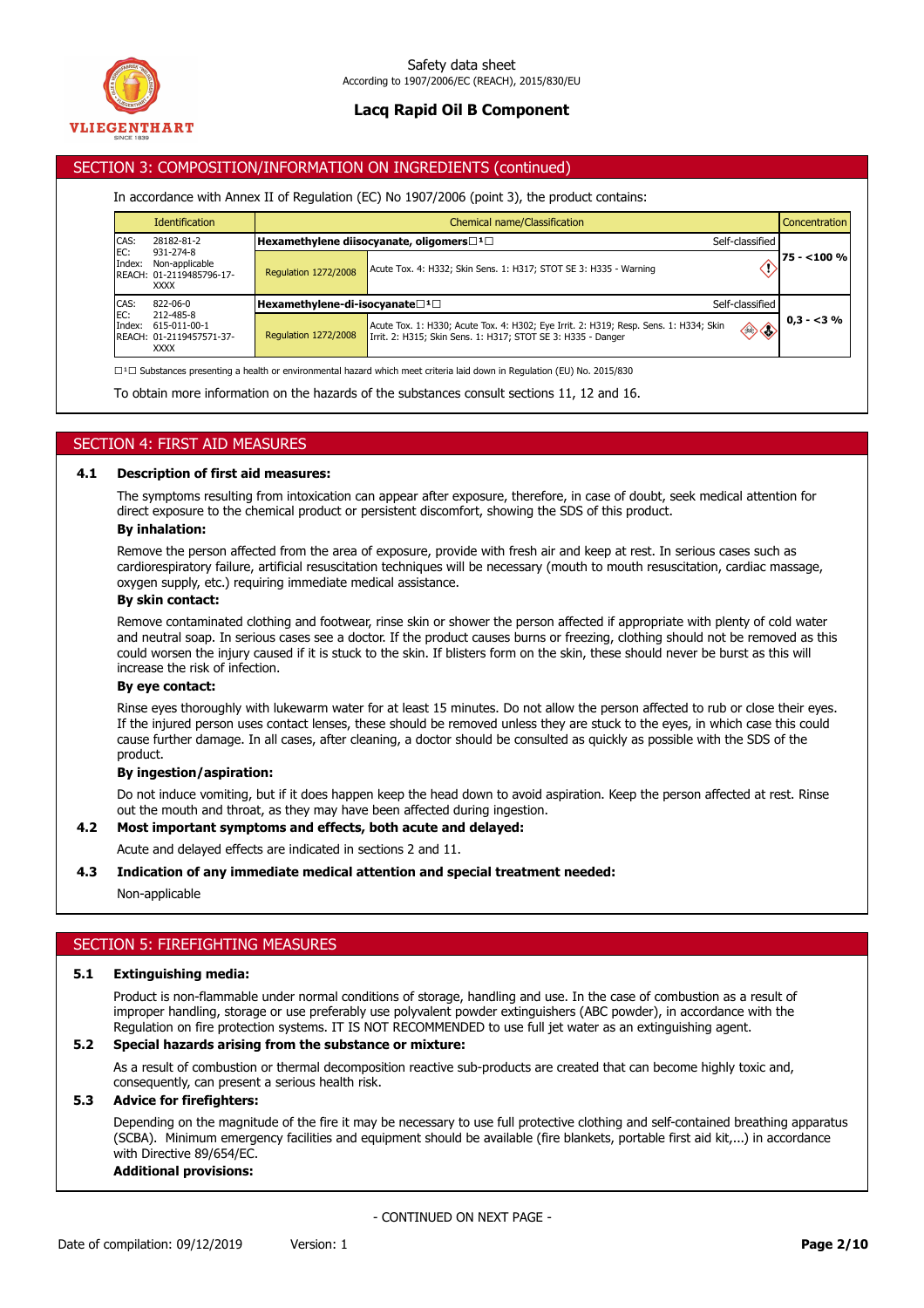

# SECTION 5: FIREFIGHTING MEASURES (continued)

Act in accordance with the Internal Emergency Plan and the Information Sheets on actions to take after an accident or other emergencies. Eliminate all sources of ignition. In case of fire, cool the storage containers and tanks for products susceptible to combustion, explosion or BLEVE as a result of high temperatures. Avoid spillage of the products used to extinguish the fire into an aqueous medium.

# SECTION 6: ACCIDENTAL RELEASE MEASURES

## **6.1 Personal precautions, protective equipment and emergency procedures:**

Isolate leaks provided that there is no additional risk for the people performing this task. Personal protection equipment must be used against potential contact with the spilt product (See section 8). Evacuate the area and keep out those who do not have protection.

## **6.2 Environmental precautions:**

This product is not classified as hazardous to the environment. Keep product away from drains, surface and ground water.

### **6.3 Methods and material for containment and cleaning up:**

It is recommended:

Absorb the spillage using sand or inert absorbent and move it to a safe place. Do not absorb in sawdust or other combustible absorbents. For any concern related to disposal consult section 13.

# **6.4 Reference to other sections:**

See sections 8 and 13.

# SECTION 7: HANDLING AND STORAGE

### **7.1 Precautions for safe handling:**

### A.- Precautions for safe manipulation

Comply with the current legislation concerning the prevention of industrial risks. Keep containers hermetically sealed. Control spills and residues, destroying them with safe methods (section 6). Avoid leakages from the container. Maintain order and cleanliness where dangerous products are used.

B.- Technical recommendations for the prevention of fires and explosions

Product is non-flammable under normal conditions of storage, handling and use. It is recommended to transfer at slow speeds to avoid the generation of electrostatic charges that can affect flammable products. Consult section 10 for information on conditions and materials that should be avoided.

C.- Technical recommendations to prevent ergonomic and toxicological risks

Do not eat or drink during the process, washing hands afterwards with suitable cleaning products.

D.- Technical recommendations to prevent environmental risks

It is recommended to have absorbent material available at close proximity to the product (See subsection 6.3)

## **7.2 Conditions for safe storage, including any incompatibilities:**

## A.- Technical measures for storage

Maximum time: 24 Months

B.- General conditions for storage

Avoid sources of heat, radiation, static electricity and contact with food. For additional information see subsection 10.5

# **7.3 Specific end use(s):**

Except for the instructions already specified it is not necessary to provide any special recommendation regarding the uses of this product.

# SECTION 8: EXPOSURE CONTROLS/PERSONAL PROTECTION

## **8.1 Control parameters:**

Substances whose occupational exposure limits have to be monitored in the workplace

There are no occupational exposure limits for the substances contained in the product

## **DNEL (Workers):**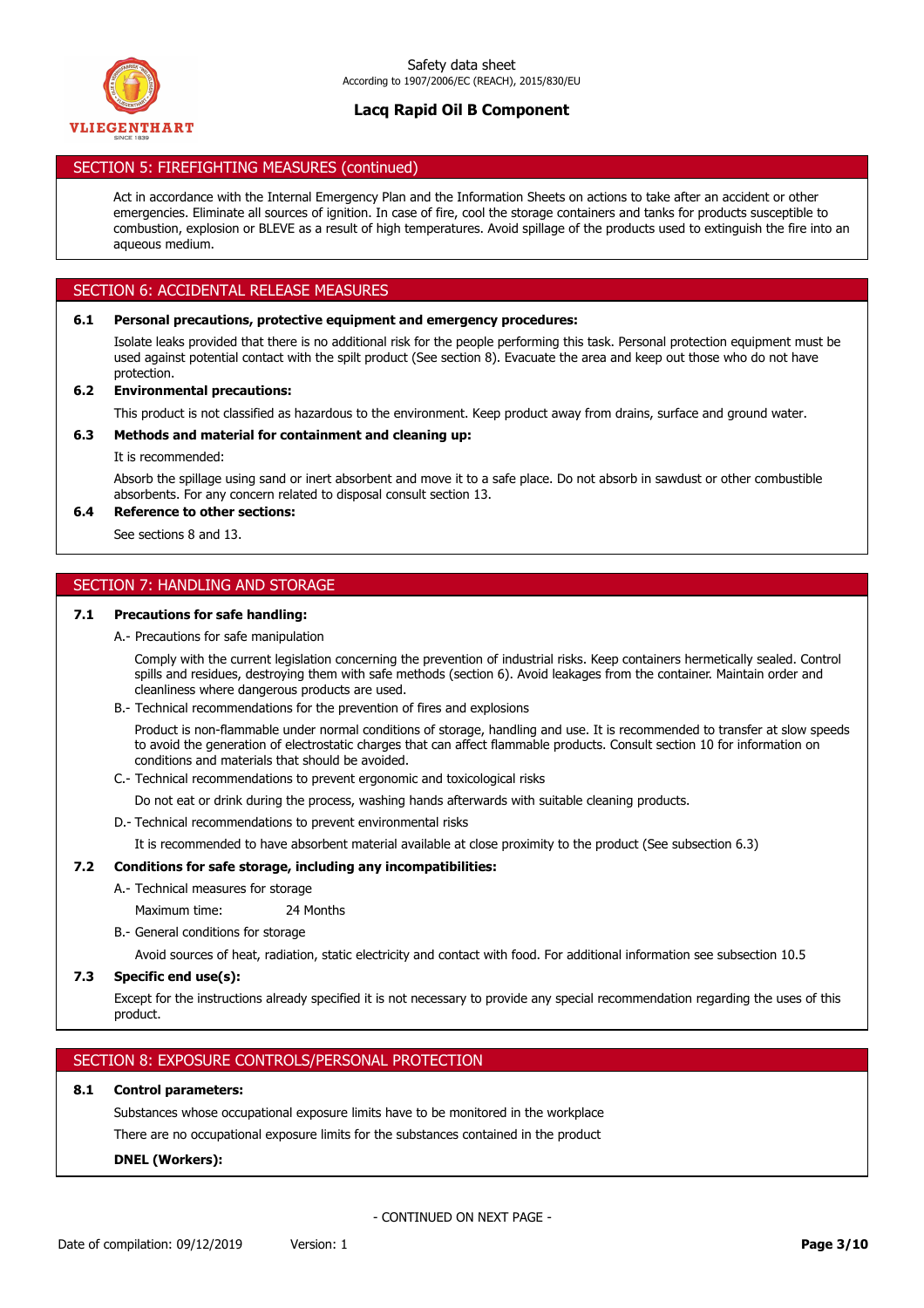

# SECTION 8: EXPOSURE CONTROLS/PERSONAL PROTECTION (continued)

|                                       |             |                       | Short exposure        |                           | Long exposure             |
|---------------------------------------|-------------|-----------------------|-----------------------|---------------------------|---------------------------|
| <b>Identification</b>                 |             | Systemic              | Local                 | <b>Systemic</b>           | Local                     |
| Hexamethylene diisocyanate, oligomers | <b>Oral</b> | Non-applicable        | Non-applicable        | Non-applicable            | Non-applicable            |
| CAS: 28182-81-2                       | Dermal      | Non-applicable        | Non-applicable        | Non-applicable            | Non-applicable            |
| EC: 931-274-8                         | Inhalation  | Non-applicable        | $1 \text{ mg/m}^3$    | Non-applicable            | $0,5 \,\mathrm{mg/m^3}$   |
| Hexamethylene-di-isocyanate           | <b>Oral</b> | Non-applicable        | Non-applicable        | Non-applicable            | Non-applicable            |
| CAS: 822-06-0                         | Dermal      | Non-applicable        | Non-applicable        | Non-applicable            | Non-applicable            |
| EC: 212-485-8                         | Inhalation  | $0.07 \text{ mg/m}^3$ | $0.07 \text{ mg/m}^3$ | $0.035$ mg/m <sup>3</sup> | $0.035$ mg/m <sup>3</sup> |

## **DNEL (General population):**

#### Non-applicable

# **PNEC:**

| <b>Identification</b>                 |              |                |                         |                |
|---------------------------------------|--------------|----------------|-------------------------|----------------|
| Hexamethylene diisocyanate, oligomers | <b>STP</b>   | 38,3 mg/L      | <b>Fresh water</b>      | $0,127$ mg/L   |
| CAS: 28182-81-2                       | Soil         | 53182 mg/kg    | Marine water            | 0,0127 mg/L    |
| EC: 931-274-8                         | Intermittent | $1,27$ mg/L    | Sediment (Fresh water)  | 266700 mg/kg   |
|                                       | Oral         | Non-applicable | Sediment (Marine water) | 26670 mg/kg    |
| Hexamethylene-di-isocyanate           | <b>STP</b>   | 8,42 mg/L      | <b>Fresh water</b>      | 0,0774 mg/L    |
| CAS: 822-06-0                         | Soil         | 0,0026 mg/kg   | Marine water            | 0,00774 mg/L   |
| EC: 212-485-8                         | Intermittent | 0,774 mg/L     | Sediment (Fresh water)  | 0,01334 mg/kg  |
|                                       | Oral         | Non-applicable | Sediment (Marine water) | 0,001344 mg/kg |

# **8.2 Exposure controls:**

A.- General security and hygiene measures in the work place

As a preventative measure it is recommended to use basic Personal Protective Equipment, with the corresponding <<CE marking>> in accordance with Directive 89/686/EC. For more information on Personal Protective Equipment (storage, use, cleaning, maintenance, class of protection,…) consult the information leaflet provided by the manufacturer. For more information see subsection 7.1.

All information contained herein is a recommendation which needs some specification from the labour risk prevention services as it is not known whether the company has additional measures at its disposal.

#### B.- Respiratory protection

| Pictogram                                                   | <b>PPE</b>                           | Labelling      | <b>CEN Standard</b> | <b>Remarks</b>                                                                                                                                                                |
|-------------------------------------------------------------|--------------------------------------|----------------|---------------------|-------------------------------------------------------------------------------------------------------------------------------------------------------------------------------|
| <b>RESP</b><br>Mandatory<br>respiratory tract<br>protection | Filter mask for gases and<br>vapours | <b>CAT III</b> | EN 405:2001+A1:2009 | Replace when there is a taste or smell of the<br>contaminant inside the face mask. If the<br>contaminant comes with warnings it is<br>recommended to use isolation equipment. |

## C.- Specific protection for the hands

| Pictogram                    | <b>PPE</b>                               | <b>Labelling</b> | <b>CEN Standard</b> | <b>Remarks</b>                                                                                                                                                                                                                                    |
|------------------------------|------------------------------------------|------------------|---------------------|---------------------------------------------------------------------------------------------------------------------------------------------------------------------------------------------------------------------------------------------------|
| Mandatory hand<br>protection | Protective gloves against<br>minor risks | CAT I            |                     | Replace gloves in case of any sign of damage. For<br>prolonged periods of exposure to the product for<br>professional users/industrials, we recommend using<br>CE III gloves in line with standards EN 420:2003+<br>A1:2009 and EN ISO 374-1:2016 |

"As the product is a mixture of several substances, the resistance of the glove material can not be predicted in advance with total reliability and has therefore to be checked prior to the application"

#### D.- Ocular and facial protection

| Pictogram                            | <b>PPE</b>                                       | Labelling     | <b>CEN Standard</b>             | <b>Remarks</b>                                                                                                                  |
|--------------------------------------|--------------------------------------------------|---------------|---------------------------------|---------------------------------------------------------------------------------------------------------------------------------|
| (UU)<br>Mandatory face<br>protection | Panoramic glasses against<br>splash/projections. | <b>CAT II</b> | EN 166:2001<br>EN ISO 4007:2018 | Clean daily and disinfect periodically according to<br>the manufacturer's instructions. Use if there is a<br>risk of splashing. |
| E.- Body protection                  |                                                  |               |                                 |                                                                                                                                 |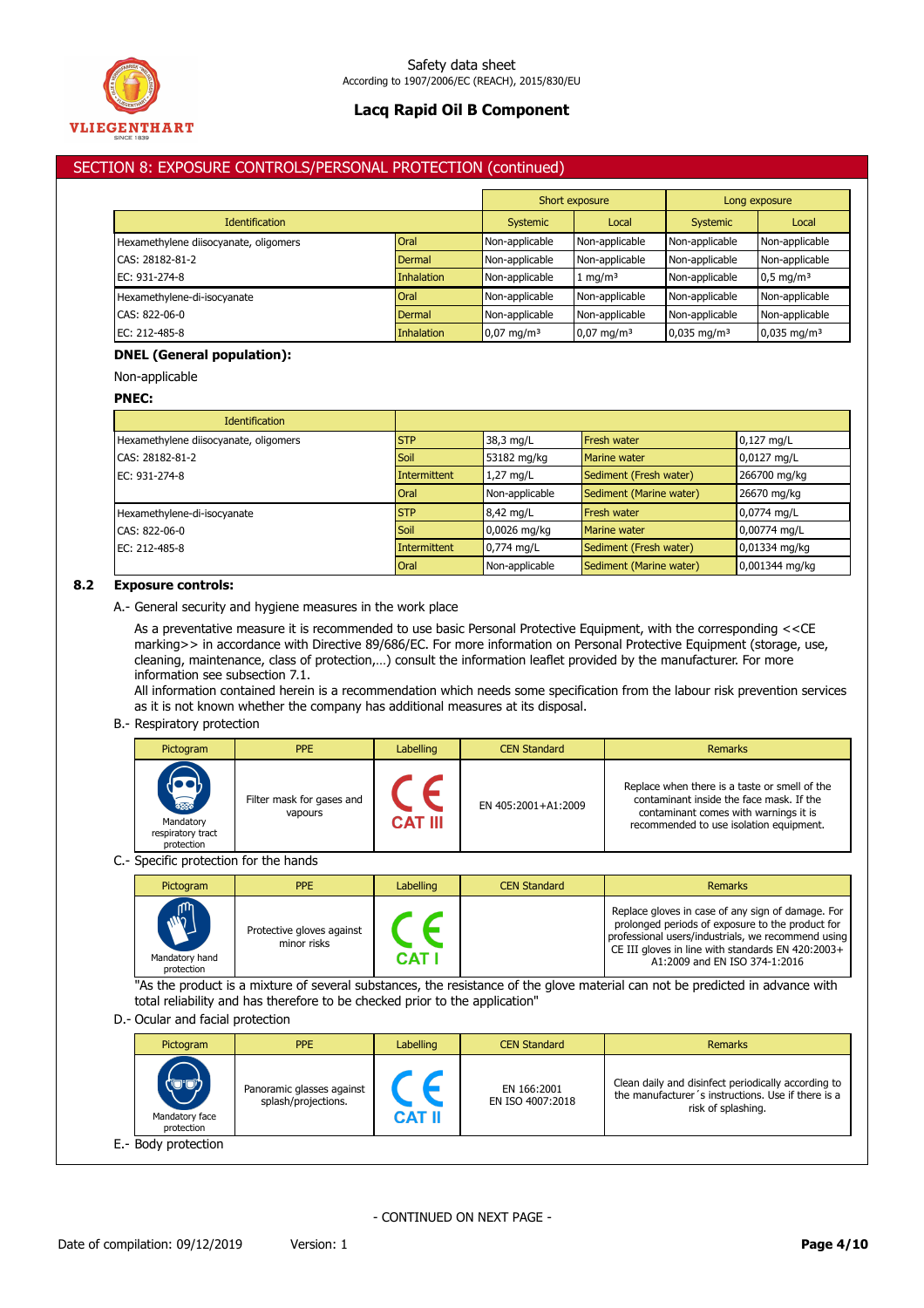

|                                   | SECTION 8: EXPOSURE CONTROLS/PERSONAL PROTECTION (continued) |               |                     |                                                                                                                                                                                                                                                                                  |
|-----------------------------------|--------------------------------------------------------------|---------------|---------------------|----------------------------------------------------------------------------------------------------------------------------------------------------------------------------------------------------------------------------------------------------------------------------------|
| Pictogram                         | <b>PPE</b>                                                   | Labelling     | <b>CEN Standard</b> | <b>Remarks</b>                                                                                                                                                                                                                                                                   |
|                                   | Work clothing                                                | <b>CAT I</b>  |                     | Replace before any evidence of deterioration. For<br>periods of prolonged exposure to the product for<br>professional/industrial users CE III is<br>recommended, in accordance with the regulations<br>in EN ISO 6529:2013, EN ISO 6530:2005, EN ISO<br>13688:2013, EN 464:1994. |
|                                   | Anti-slip work shoes                                         | <b>CAT II</b> | EN ISO 20347:2012   | Replace before any evidence of deterioration. For<br>periods of prolonged exposure to the product for<br>professional/industrial users CE III is<br>recommended, in accordance with the regulations<br>in EN ISO 20345:2012 y EN 13832-1:2007                                    |
| F.- Additional emergency measures |                                                              |               |                     |                                                                                                                                                                                                                                                                                  |

| <b>Emergency measure</b> | <b>Standards</b>                                | <b>Emergency measure</b>                               | <b>Standards</b>                               |
|--------------------------|-------------------------------------------------|--------------------------------------------------------|------------------------------------------------|
| Ѧ<br>Emergency shower    | ANSI Z358-1<br>ISO 3864-1:2011, ISO 3864-4:2011 | $\bigcirc$<br>.<br>1111117<br>WINN<br>Eyewash stations | DIN 12 899<br>ISO 3864-1:2011, ISO 3864-4:2011 |

# **Environmental exposure controls:**

In accordance with the community legislation for the protection of the environment it is recommended to avoid environmental spillage of both the product and its container. For additional information see subsection 7.1.D

# **Volatile organic compounds:**

With regard to Directive 2010/75/EU, this product has the following characteristics:

| $V.O.C.$ (Supply):         | 0 % weight                    |
|----------------------------|-------------------------------|
| V.O.C. density at $25$ °C. | 0 kg/m <sup>3</sup> $(0 g/L)$ |
| Average carbon number:     | Non-applicable                |
| Average molecular weight:  | Non-applicable                |

# SECTION 9: PHYSICAL AND CHEMICAL PROPERTIES

# **9.1 Information on basic physical and chemical properties:**

For complete information see the product datasheet.

#### **Appearance:**

| Physical state at 20 °C:                | Liquid                                                                                             |  |  |  |  |
|-----------------------------------------|----------------------------------------------------------------------------------------------------|--|--|--|--|
| Appearance:                             | Not available                                                                                      |  |  |  |  |
| Colour:                                 | Not available                                                                                      |  |  |  |  |
| Odour:                                  | Not available                                                                                      |  |  |  |  |
| Odour threshold:                        | Non-applicable *                                                                                   |  |  |  |  |
| <b>Volatility:</b>                      |                                                                                                    |  |  |  |  |
| Boiling point at atmospheric pressure:  | 255 °C                                                                                             |  |  |  |  |
| Vapour pressure at 25 °C:               | 1 Pa                                                                                               |  |  |  |  |
| Vapour pressure at 50 °C:               | 12,09 Pa (0,01 kPa)                                                                                |  |  |  |  |
| Evaporation rate at 25 °C:              | Non-applicable *                                                                                   |  |  |  |  |
| <b>Product description:</b>             |                                                                                                    |  |  |  |  |
| Density at 25 °C:                       | 1125 kg/m <sup>3</sup>                                                                             |  |  |  |  |
| Relative density at 25 °C.              | 1,125                                                                                              |  |  |  |  |
| Dynamic viscosity at 25 °C:             | 2442,69 cP                                                                                         |  |  |  |  |
| Kinematic viscosity at 25 °C:           | 2171,27 cSt                                                                                        |  |  |  |  |
| Kinematic viscosity at 40 $^{\circ}$ C: | Non-applicable *                                                                                   |  |  |  |  |
| Concentration:                          | Non-applicable *                                                                                   |  |  |  |  |
|                                         | *Not relevant due to the nature of the product, not providing information property of its hazards. |  |  |  |  |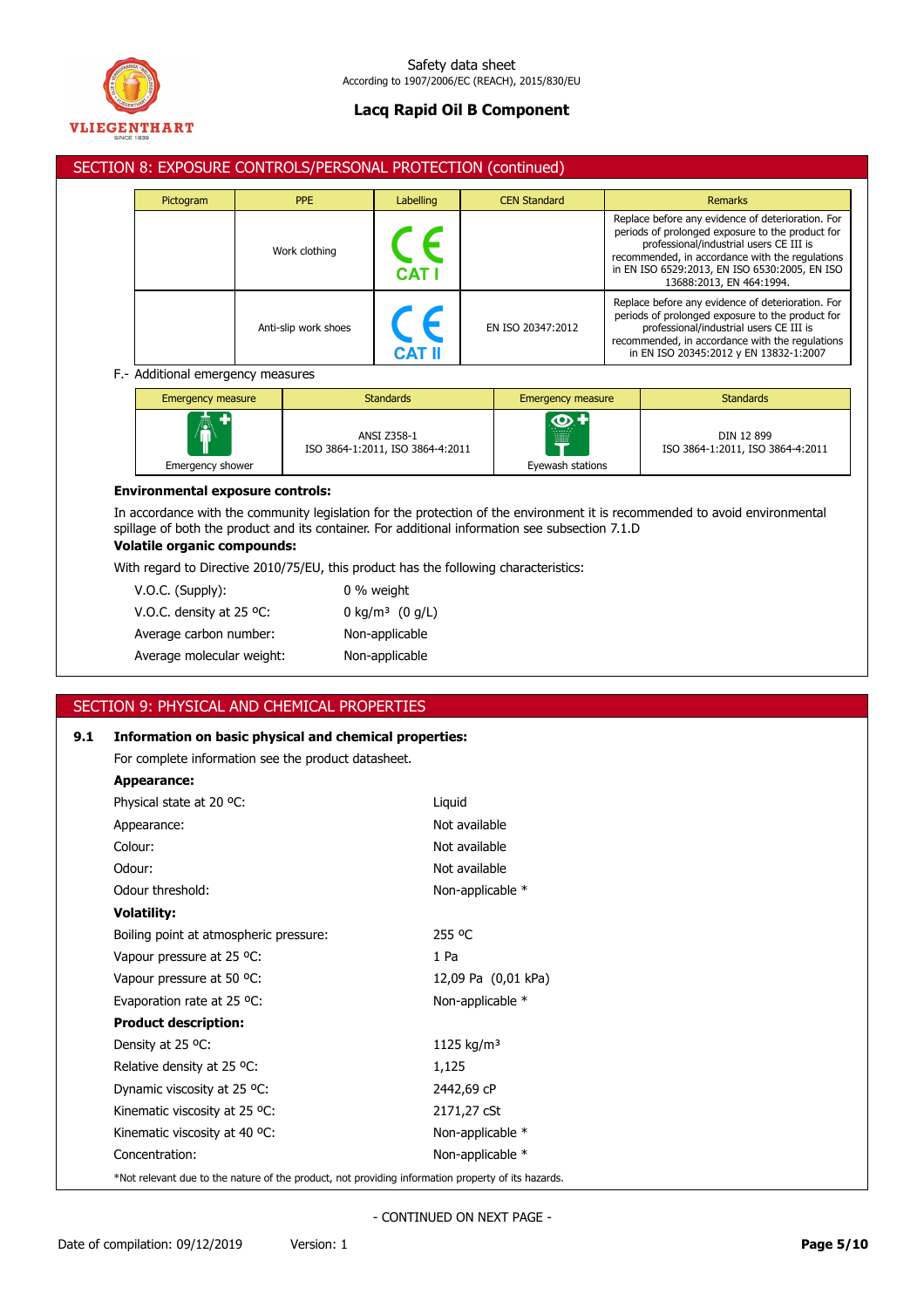

|     | SECTION 9: PHYSICAL AND CHEMICAL PROPERTIES (continued)                                            |                                                                                                                        |
|-----|----------------------------------------------------------------------------------------------------|------------------------------------------------------------------------------------------------------------------------|
|     | pH:                                                                                                | Non-applicable *                                                                                                       |
|     | Vapour density at 25 °C:                                                                           | Non-applicable *                                                                                                       |
|     | Partition coefficient n-octanol/water 25 °C:                                                       | Non-applicable *                                                                                                       |
|     | Solubility in water at 25 °C:                                                                      | Non-applicable *                                                                                                       |
|     | Solubility properties:                                                                             | Non-applicable *                                                                                                       |
|     | Decomposition temperature:                                                                         | Non-applicable *                                                                                                       |
|     | Melting point/freezing point:                                                                      | Non-applicable *                                                                                                       |
|     | Explosive properties:                                                                              | Non-applicable *                                                                                                       |
|     | Oxidising properties:                                                                              | Non-applicable *                                                                                                       |
|     | <b>Flammability:</b>                                                                               |                                                                                                                        |
|     | Flash Point:                                                                                       | Non Flammable (>60 °C)                                                                                                 |
|     | Flammability (solid, gas):                                                                         | Non-applicable *                                                                                                       |
|     | Autoignition temperature:                                                                          | 454 °C                                                                                                                 |
|     | Lower flammability limit:                                                                          | Non-applicable *                                                                                                       |
|     | Upper flammability limit:                                                                          | Non-applicable *                                                                                                       |
|     | <b>Explosive:</b>                                                                                  |                                                                                                                        |
|     | Lower explosive limit:                                                                             | Non-applicable *                                                                                                       |
|     | Upper explosive limit:                                                                             | Non-applicable *                                                                                                       |
| 9.2 | <b>Other information:</b>                                                                          |                                                                                                                        |
|     | Surface tension at 25 °C:                                                                          | Non-applicable *                                                                                                       |
|     | Refraction index:                                                                                  | Non-applicable *                                                                                                       |
|     | *Not relevant due to the nature of the product, not providing information property of its hazards. |                                                                                                                        |
|     |                                                                                                    |                                                                                                                        |
|     | SECTION 10: STABILITY AND REACTIVITY                                                               |                                                                                                                        |
|     | 10.1 Reactivity:                                                                                   |                                                                                                                        |
|     |                                                                                                    | No hazardous reactions are expected because the product is stable under recommended storage conditions. See section 7. |
|     | 10.2 Chemical stability:                                                                           |                                                                                                                        |

Chemically stable under the conditions of storage, handling and use.

# **10.3 Possibility of hazardous reactions:**

Under the specified conditions, hazardous reactions that lead to excessive temperatures or pressure are not expected.

# **10.4 Conditions to avoid:**

Applicable for handling and storage at room temperature:

| .<br>Shock and friction | 1.1<br>Contact with air | temperature<br>arease | Sunlight       | Humidity       |
|-------------------------|-------------------------|-----------------------|----------------|----------------|
| Not applicable          | Not<br>: applicable     | Not applicable        | Not applicable | Not applicable |

# **10.5 Incompatible materials:**

| Acids              | <b>Water</b>   | Oxidising materials      | mbustible materials | <b>Others</b>                 |  |
|--------------------|----------------|--------------------------|---------------------|-------------------------------|--|
| Avoid strong acids | Not applicable | : impact<br>Avoid direct | Not applicable      | Avoid alkalis or strong bases |  |

# **10.6 Hazardous decomposition products:**

See subsection 10.3, 10.4 and 10.5 to find out the specific decomposition products. Depending on the decomposition conditions, complex mixtures of chemical substances can be released: carbon dioxide (CO2), carbon monoxide and other organic compounds.

# SECTION 11: TOXICOLOGICAL INFORMATION

# **11.1 Information on toxicological effects:**

**Dangerous health implications:**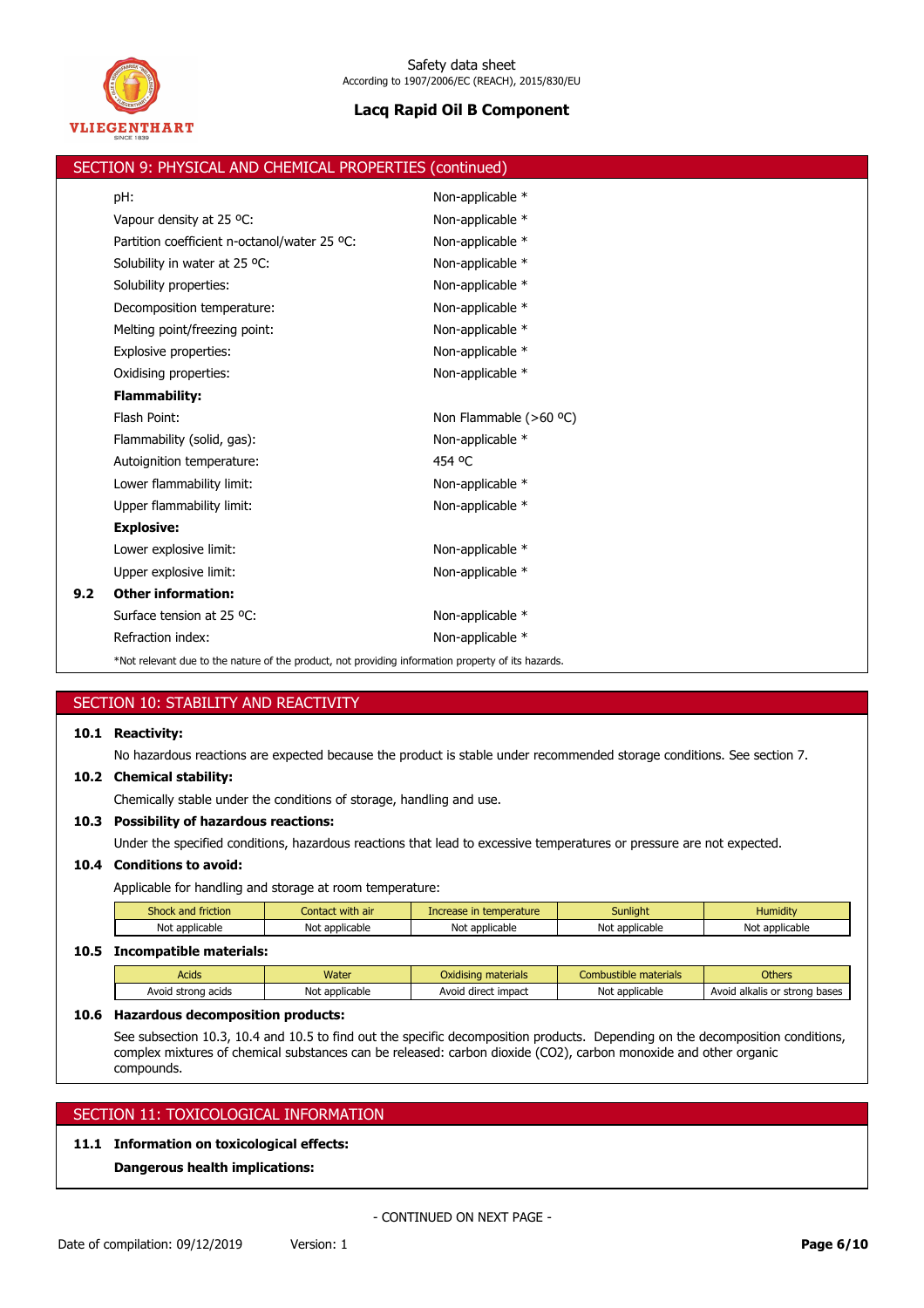

# SECTION 11: TOXICOLOGICAL INFORMATION (continued)

In case of exposure that is repetitive, prolonged or at concentrations higher than the recommended occupational exposure limits, adverse effects on health may result, depending on the means of exposure:

- A- Ingestion (acute effect):
	- Acute toxicity : Based on available data, the classification criteria are not met, however, it contains substances classified as dangerous for consumption. For more information see section 3.
	- Corrosivity/Irritability: Based on available data, the classification criteria are not met. However, it does contain substances classified as dangerous for this effect. For more information see section 3.
- B- Inhalation (acute effect):
	- Acute toxicity : Exposure in high concentration can interfere with the central nervous system causing headache, dizziness, vertigo, nausea, vomiting, confusion, and in serious cases, loss of consciousness.
	- Corrosivity/Irritability: Causes irritation in respiratory passages, which is normally reversible and limited to the upper respiratory passages.
- C- Contact with the skin and the eyes (acute effect):
	- Contact with the skin: Based on available data, the classification criteria are not met. However, it contains substances classified as dangerous for skin contact. For more information see section 3.

Contact with the eyes: Based on available data, the classification criteria are not met. However, it does contain substances classified as dangerous for this effect. For more information see section 3.

- D- CMR effects (carcinogenicity, mutagenicity and toxicity to reproduction):
	- Carcinogenicity: Based on available data, the classification criteria are not met, as it does not contain substances classified as dangerous for the effects mentioned. For more information see section 3.
	- IARC: Non-applicable
	- Mutagenicity: Based on available data, the classification criteria are not met, as it does not contain substances classified as dangerous for this effect. For more information see section 3.
	- Reproductive toxicity: Based on available data, the classification criteria are not met, as it does not contain substances classified as dangerous for this effect. For more information see section 3.
- E- Sensitizing effects:
	- Respiratory: Based on available data, the classification criteria are not met. However, it contains substances classified as dangerous with sensitising effects. For more information see section 3.
	- Cutaneous: Prolonged contact with the skin can result in episodes of allergic contact dermatitis.
- F- Specific target organ toxicity (STOT) single exposure:

Causes irritation in respiratory passages, which is normally reversible and limited to the upper respiratory passages.

- G- Specific target organ toxicity (STOT)-repeated exposure:
	- Specific target organ toxicity (STOT)-repeated exposure: Based on available data, the classification criteria are not met, as it does not contain substances classified as dangerous for this effect. For more information see section 3.
	- Skin: Based on available data, the classification criteria are not met, as it does not contain substances classified as
	- dangerous for this effect. For more information see section 3.
- H- Aspiration hazard:

Based on available data, the classification criteria are not met, as it does not contain substances classified as dangerous for this effect. For more information see section 3.

# **Other information:**

Non-applicable

#### **Product-specific toxicological information:**

| Genus        |  |
|--------------|--|
| <b>I</b> Rat |  |
|              |  |

|  | Specific toxicology information on the substances: |  |
|--|----------------------------------------------------|--|
|  |                                                    |  |

| <b>Identification</b>                 | Acute toxicity         |                                   | Genus |
|---------------------------------------|------------------------|-----------------------------------|-------|
| Hexamethylene diisocyanate, oligomers | LD50 oral              | 5100 mg/kg                        | Rat   |
| CAS: 28182-81-2                       | LD50 dermal            | Non-applicable                    |       |
| EC: 931-274-8                         | <b>LC50</b> inhalation | Non-applicable                    |       |
| Hexamethylene-di-isocyanate           | LD50 oral              | $\vert$ 959 mg/kg                 | Rat   |
| CAS: 822-06-0                         | LD50 dermal            | 7000 mg/kg                        | Rat   |
| EC: 212-485-8                         | LC50 inhalation        | $0,12 \text{ mg/L} (4 \text{ h})$ | Rat   |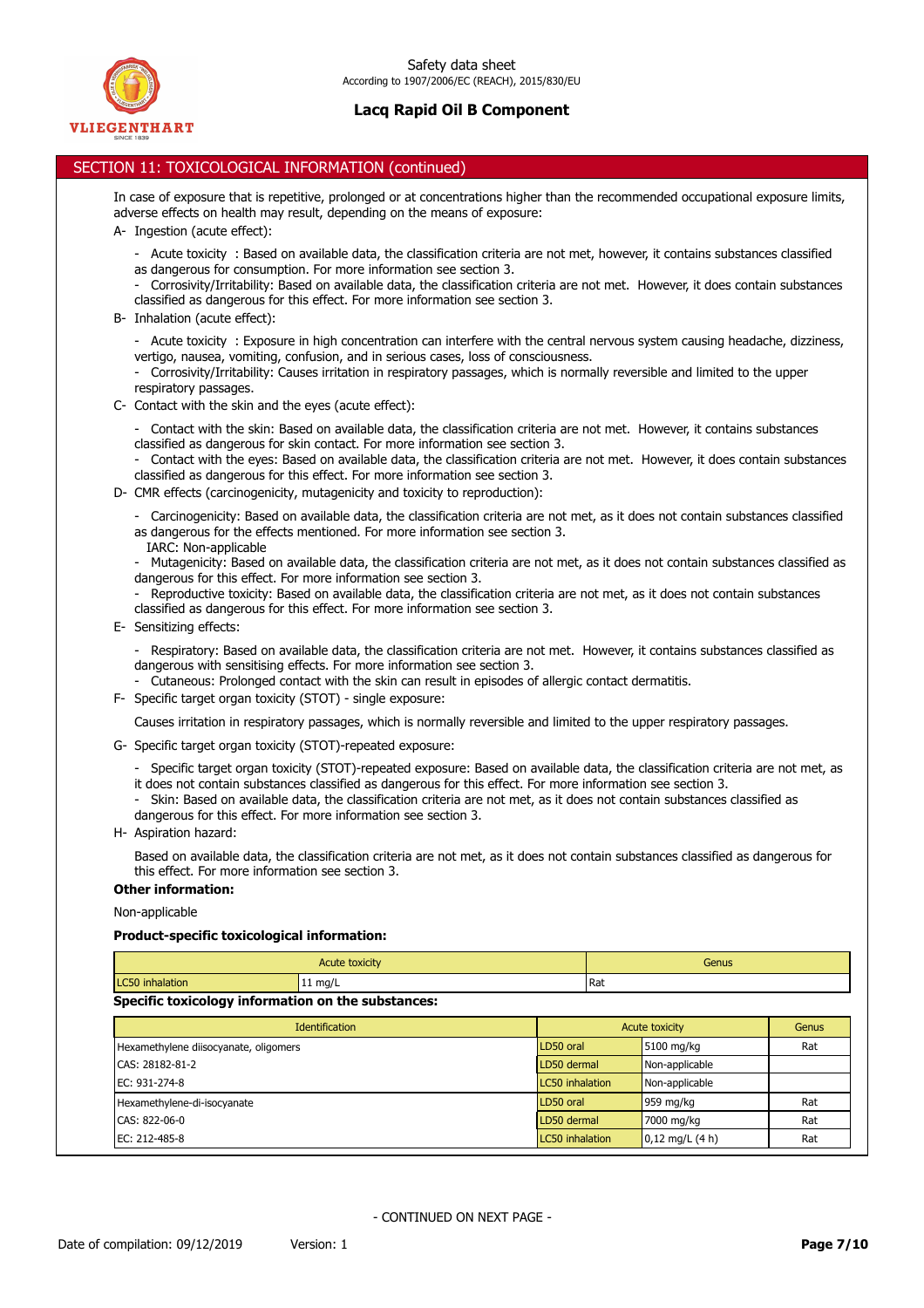

# SECTION 12: ECOLOGICAL INFORMATION

The experimental information related to the eco-toxicological properties of the product itself is not available

#### **12.1 Toxicity:**

| <b>Identification</b>                                                                                                                                                                                                            |             | Acute toxicity   | <b>Species</b>          | Genus |  |  |
|----------------------------------------------------------------------------------------------------------------------------------------------------------------------------------------------------------------------------------|-------------|------------------|-------------------------|-------|--|--|
| Hexamethylene diisocyanate, oligomers                                                                                                                                                                                            | <b>LC50</b> | Non-applicable   |                         |       |  |  |
| CAS: 28182-81-2                                                                                                                                                                                                                  | <b>EC50</b> | Non-applicable   |                         |       |  |  |
| EC: 931-274-8                                                                                                                                                                                                                    | <b>EC50</b> | 1000 mg/L (72 h) | Scenedesmus subspicatus | Algae |  |  |
| 12.2 Persistence and degradability:                                                                                                                                                                                              |             |                  |                         |       |  |  |
| Not available                                                                                                                                                                                                                    |             |                  |                         |       |  |  |
| 12.3 Bioaccumulative potential:                                                                                                                                                                                                  |             |                  |                         |       |  |  |
| Not available                                                                                                                                                                                                                    |             |                  |                         |       |  |  |
| 12.4 Mobility in soil:                                                                                                                                                                                                           |             |                  |                         |       |  |  |
| Not available                                                                                                                                                                                                                    |             |                  |                         |       |  |  |
| 12.5 Results of PBT and vPvB assessment:                                                                                                                                                                                         |             |                  |                         |       |  |  |
| Product fails to meet PBT/vPvB criteria                                                                                                                                                                                          |             |                  |                         |       |  |  |
| 12.6 Other adverse effects:                                                                                                                                                                                                      |             |                  |                         |       |  |  |
| $\cdots$ . The contract of the contract of the contract of the contract of the contract of the contract of the contract of the contract of the contract of the contract of the contract of the contract of the contract of the c |             |                  |                         |       |  |  |

Not described

# SECTION 13: DISPOSAL CONSIDERATIONS

# **13.1 Waste treatment methods:**

| Code      | <b>Description</b>                                                                | Waste class (Regulation (EU) No<br>1357/2014) |  |
|-----------|-----------------------------------------------------------------------------------|-----------------------------------------------|--|
| 08 01 11* | waste paint and varnish containing organic solvents or other hazardous substances | Dangerous                                     |  |

#### **Type of waste (Regulation (EU) No 1357/2014):**

HP5 Specific Target Organ Toxicity (STOT)/Aspiration Toxicity, HP6 Acute Toxicity, HP13 Sensitising

#### **Waste management (disposal and evaluation):**

Consult the authorized waste service manager on the assessment and disposal operations in accordance with Annex 1 and Annex 2 (Directive 2008/98/EC). As under 15 01 (2014/955/EC) of the code and in case the container has been in direct contact with the product, it will be processed the same way as the actual product. Otherwise, it will be processed as non-dangerous residue. We do not recommended disposal down the drain. See paragraph 6.2.

#### **Regulations related to waste management:**

In accordance with Annex II of Regulation (EC) No 1907/2006 (REACH) the community or state provisions related to waste management are stated

Community legislation: Directive 2008/98/EC, 2014/955/EU, Regulation (EU) No 1357/2014

## SECTION 14: TRANSPORT INFORMATION

This product is not regulated for transport (ADR/RID,IMDG,IATA)

# SECTION 15: REGULATORY INFORMATION

**15.1 Safety, health and environmental regulations/legislation specific for the substance or mixture:**

Candidate substances for authorisation under the Regulation (EC) No 1907/2006 (REACH): Non-applicable

Substances included in Annex XIV of REACH ("Authorisation List") and sunset date: Non-applicable

Regulation (EC) No 1005/2009, about substances that deplete the ozone layer: Non-applicable

Article 95, REGULATION (EU) No 528/2012: Non-applicable

REGULATION (EU) No 649/2012, in relation to the import and export of hazardous chemical products: Non-applicable **Seveso III:**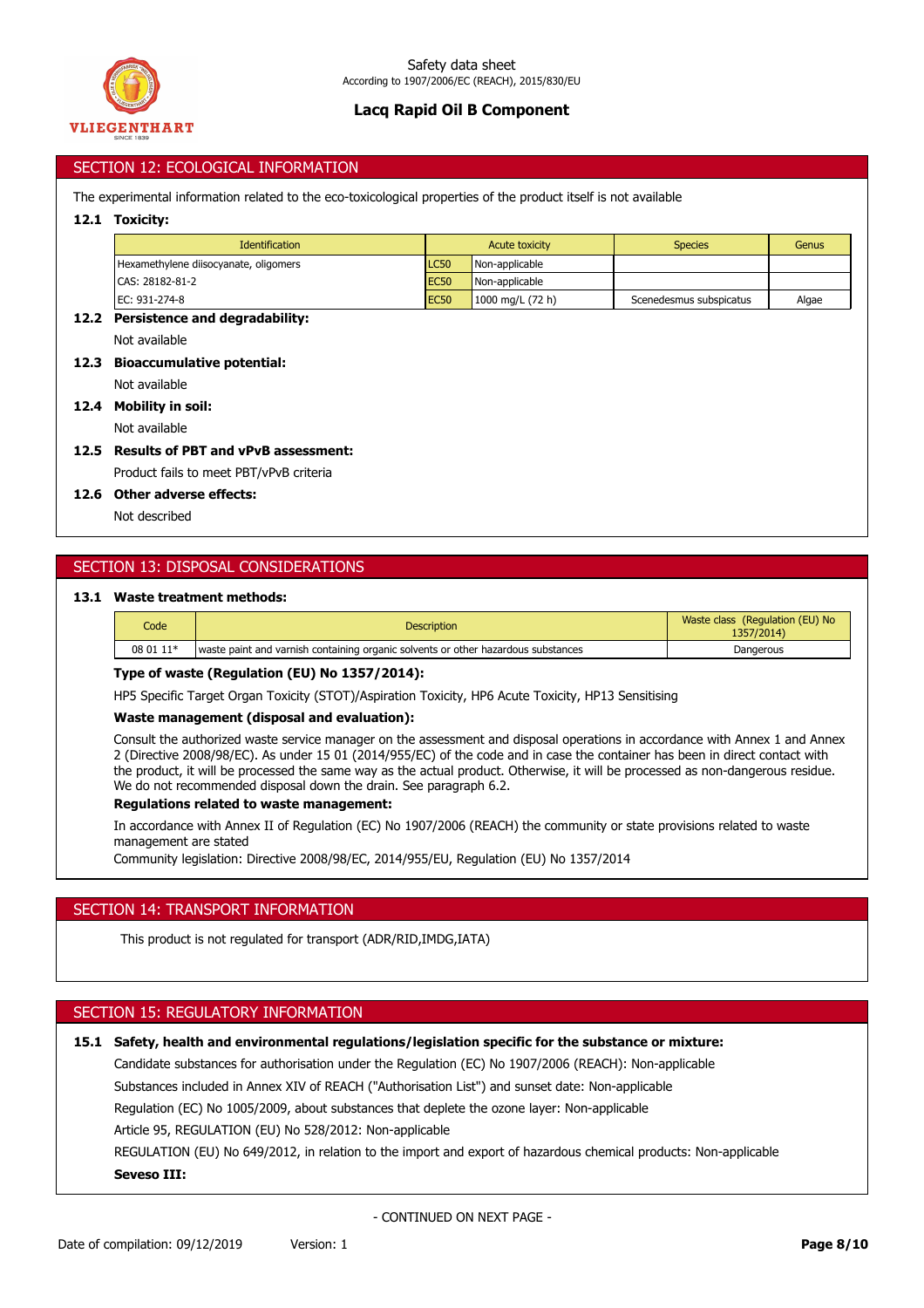

# SECTION 15: REGULATORY INFORMATION (continued)

# Non-applicable

#### **Limitations to commercialisation and the use of certain dangerous substances and mixtures (Annex XVII REACH, etc ….):**

Shall not be used in:

—ornamental articles intended to produce light or colour effects by means of different phases, for example in ornamental lamps and ashtrays,

—tricks and jokes,

—games for one or more participants, or any article intended to be used as such, even with ornamental aspects.

### **Specific provisions in terms of protecting people or the environment:**

It is recommended to use the information included in this safety data sheet as a basis for conducting workplace-specific risk assessments in order to establish the necessary risk prevention measures for the handling, use, storage and disposal of this product.

# **Other legislation:**

The product could be affected by sectorial legislation

### **15.2 Chemical safety assessment:**

The supplier has not carried out evaluation of chemical safety.

# SECTION 16: OTHER INFORMATION

#### **Legislation related to safety data sheets:**

This safety data sheet has been designed in accordance with ANNEX II-Guide to the compilation of safety data sheets of Regulation (EC) No 1907/2006 (Regulation (EC) No 2015/830)

#### **Modifications related to the previous Safety Data Sheet which concerns the ways of managing risks.:** Non-applicable

## **Texts of the legislative phrases mentioned in section 2:**

H317: May cause an allergic skin reaction

H335: May cause respiratory irritation

H332: Harmful if inhaled

#### **Texts of the legislative phrases mentioned in section 3:**

The phrases indicated do not refer to the product itself; they are present merely for informative purposes and refer to the individual components which appear in section 3

# **CLP Regulation (EC) No 1272/2008:**

Acute Tox. 1: H330 - Fatal if inhaled Acute Tox. 4: H302 - Harmful if swallowed Acute Tox. 4: H332 - Harmful if inhaled Eye Irrit. 2: H319 - Causes serious eye irritation Resp. Sens. 1: H334 - May cause allergy or asthma symptoms or breathing difficulties if inhaled Skin Irrit. 2: H315 - Causes skin irritation Skin Sens. 1: H317 - May cause an allergic skin reaction STOT SE 3: H335 - May cause respiratory irritation **Classification procedure:** Skin Sens. 1: Calculation method STOT SE 3: Calculation method Acute Tox. 4: Calculation method **Advice related to training:** Minimal training is recommended in order to prevent industrial risks for staff using this product and to facilitate their comprehension and interpretation of this safety data sheet, as well as the label on the product. **Principal bibliographical sources:**

http://echa.europa.eu

http://eur-lex.europa.eu **Abbreviations and acronyms:**